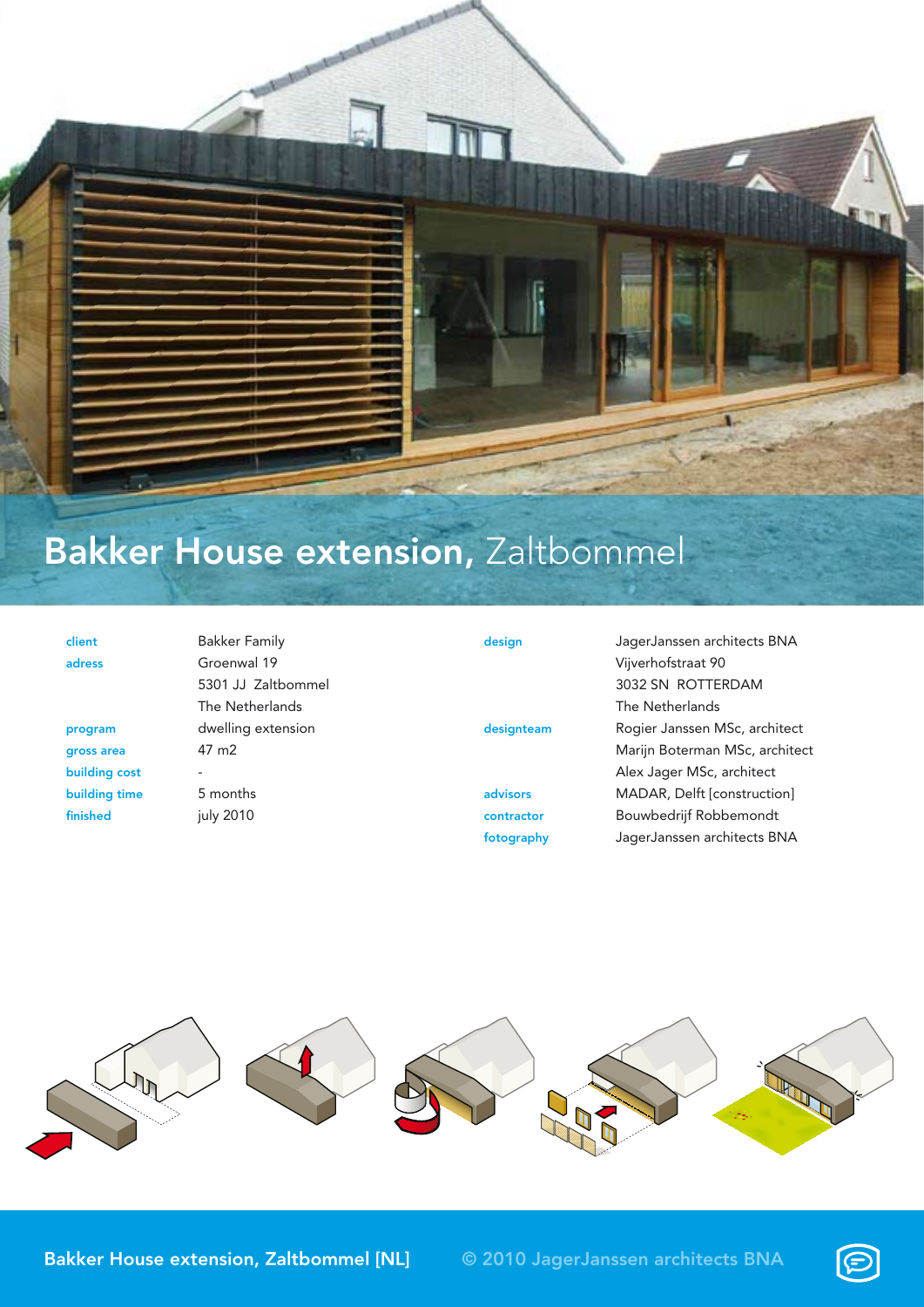

## Bakker House extension, Zaltbommel

## GARDEN LIVING

The extension spans almost the entire width of the garden, a completely glass facade seperating living room and garden gives the sensation of living in the garden.

The relatively high solar load on the glass panes is taken care of by movable frames with wooden lamellas. A twelve meter long laminated wooden beam spans in longitudinal direction so no columns are needed in the facade. The moment of force in the beam determines the crease in the roof shape, which seeks to mimic the traditional sadleback roof of the existing house. In addition, this creates a magnificent floor hight of more then three meters under the tenon.

The facade is cladded with Plato boards. The rough wood of the outer contour is treated with black oil. The receding surfaces are cladded with sanded boards and are treated with transparent oil.

## more information:

http://www.jagerjanssen.nl/projecten/uitbreiding-huis-bakker



siteplan 1:2000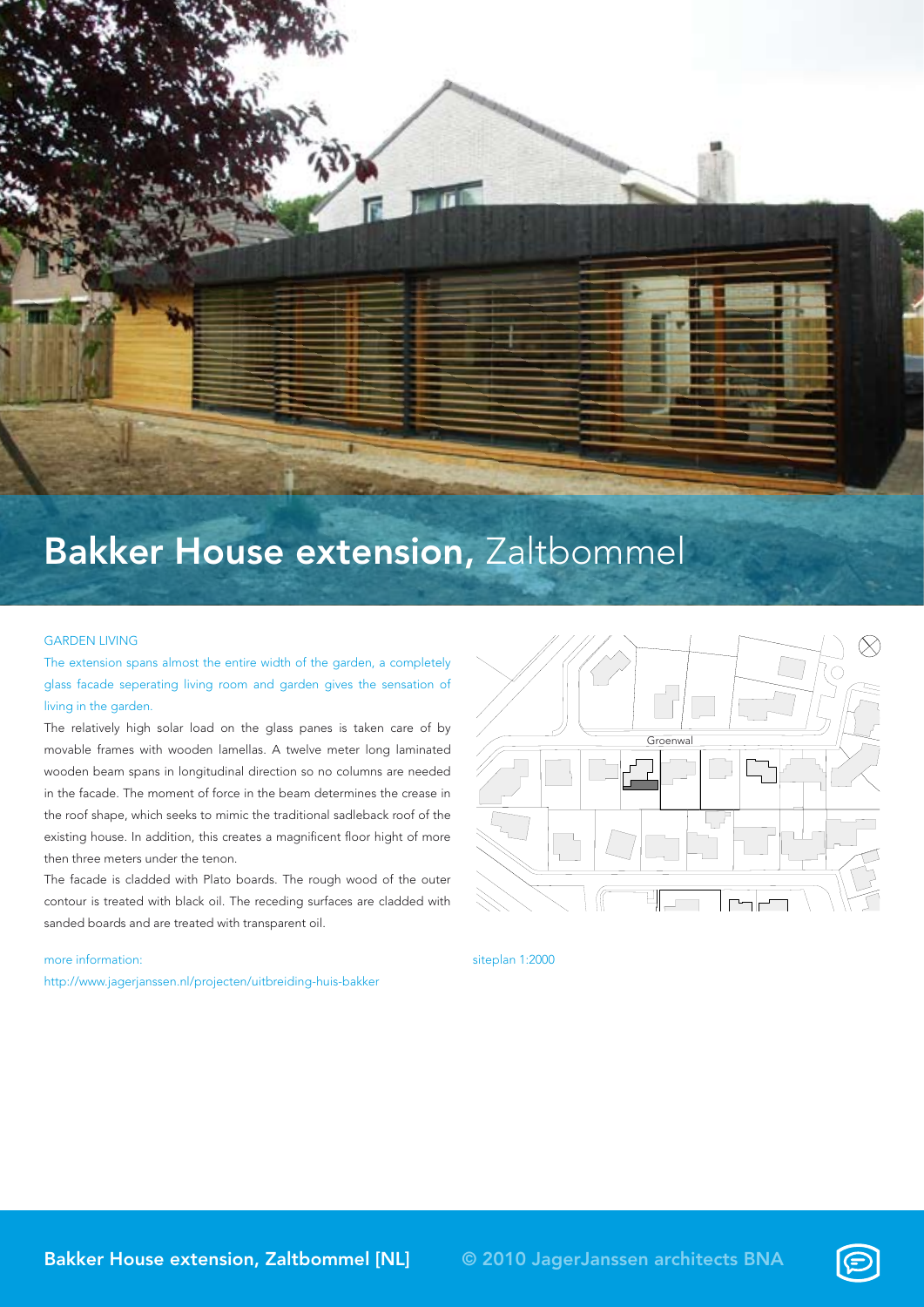Frameless glass and well-sized sliding doors mak garden and living spaces blend.

Upper and lower rails are embedded in the finishing of the canopy and porch. The whole facade is cladded with lato wood.

The position of the lamellas alow good view on the garden. The summer sun is blocked in winter direct light and solar warmth can enter ructed.